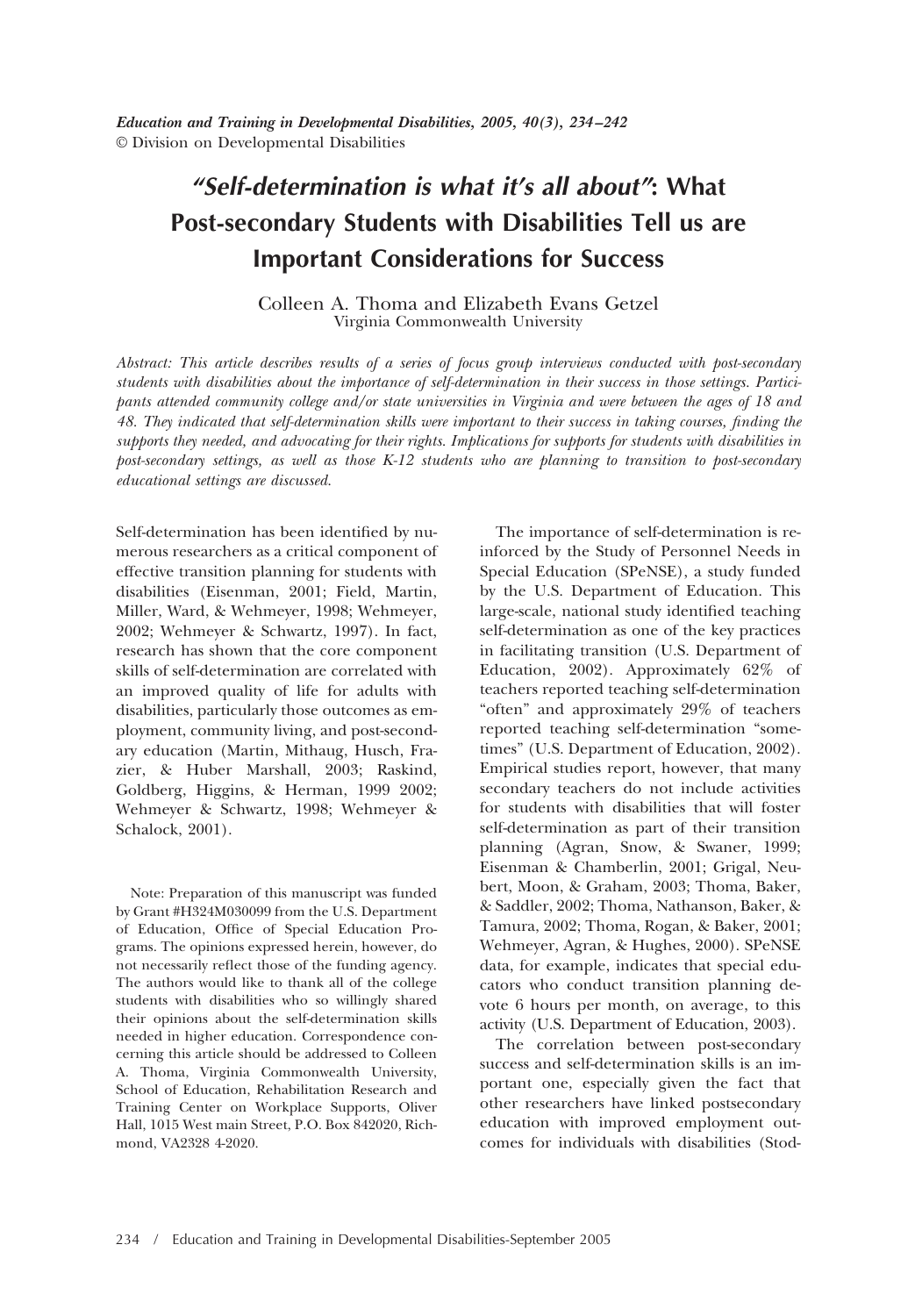den & Dowrick, 2001). Given the importance of learning self-determination skills in general, the number of core component skills that are part of self-determined behavior, and the lack of time that special educators are devoting to teaching these skills, we thought it would be important to understand which of those core component skills students themselves found to be most important to their success in post-secondary settings. This research investigation focused on students in those settings who were identified by their support providers as having a high degree of self-determination skills in general, in an attempt to guide special educators and transition planning stakeholders in their work to develop transition plans that result in successful outcomes for students with disabilities.

Wehmeyer (1992) defined self-determination as "acting as the primary causal agent in one's life free to make choices and decisions about one's quality of life, free from undue influence or interference" (p. 302). Field and Hoffman (1994) conceptualized self-determination as "one's ability to define and achieve goals based on a foundation of knowing and valuing oneself" (p. 136).

Wehmeyer, Agran, and Hughes (1998) described 12 component skills that are important to the emergence of self-determined behavior. Those elements are: "choice-making; decision-making; problem-solving; goal setting and attainment; independence, risk-taking and safety skills; self-observation, evaluation, and reinforcement skills; self-instruction; self-advocacy and leadership skills; internal locus of control; positive attributes of efficacy and outcome expectancy; self-awareness; and self-knowledge" (Wehmeyer, Agran, & Hughes 1998, p. 11).

It is clear that the goal of transition planning is to prepare students with disabilities for their lives after high school by teaching skills they will need in the new settings. But what skills are most important, and how does one identify them? We believe that the best way to identify those essential skills is to ask those who are currently in those settings. So, for success in post-secondary settings, we believe it is important to ask students with disabilities who are in colleges and universities. The specific purposes of the study are as follows:

Identify which skills post-secondary students with disabilities described as being important to their success in post-secondary educational settings.

Identify how post-secondary students with disabilities learned those skills.

Identify how post-secondary students with disabilities believe we can best prepare high school students for the transition to postsecondary education.

## **Method**

#### *Participants*

We used a purposive sampling procedure to select focus group participants (Morgan, 1998; Patton, 1990). In this procedure, we sought to include post-secondary level students with disabilities who were receiving supports and services related to their disability and who were identified as having self-determination skills. They were individuals who self-disclosed that they had a disability at some point within their post-secondary educational experience. Participants were paid for their time to increase the likelihood that they would attend the focus group interview session.

This method of choosing participants was used because it offered an opportunity to learn from those students who had disabilities, who sought out supports and services for their disabilities and who therefore exercised at least some degree of self-determination skills. At the university level, there is no attempt to identify students with disabilities. Instead, students with disabilities need to self-disclose; that is, they need to identify themselves as having a disability and request the services and supports they need from the office for students with disabilities at the college or university setting. Choosing participants who had self-disclosed assured that all participants had some basic self-determination skills and therefore had experiences to use to answer these questions.

Participants ranged in age from eighteen through forty-eight. Fifty-three percent of the participants were female and forty-seven percent were male. Participants came from a variety of cultural backgrounds and had a variety of disabilities. Tables 1-3 highlight demo-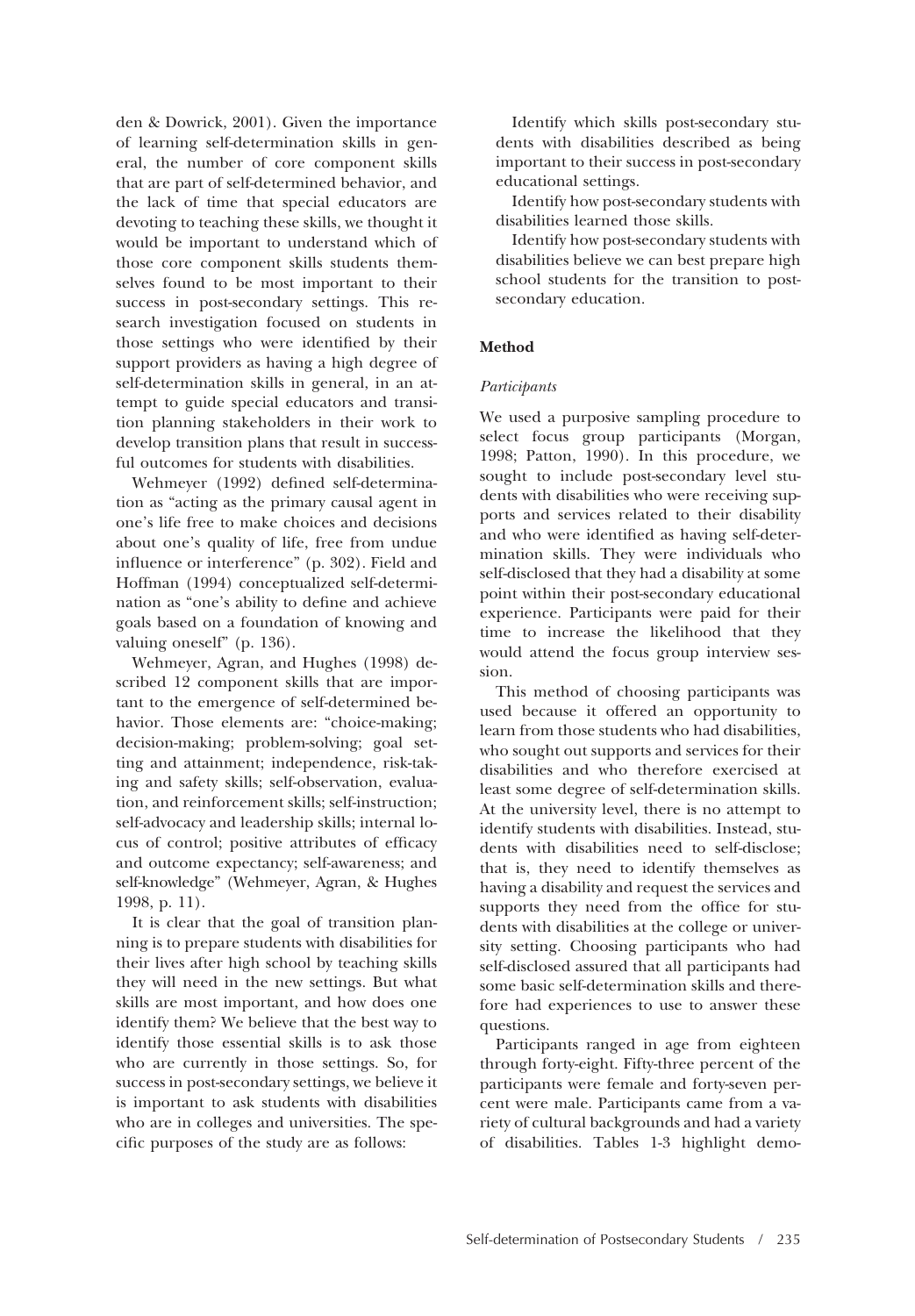**TABLE 1**

**Characteristics of Participants: Ethnicity**

| Ethnicity | Caucasian | African-American | Asian   |  |
|-----------|-----------|------------------|---------|--|
| Number    | 91        | 19               |         |  |
| Percent   | $61.8\%$  | 35.3%            | $2.9\%$ |  |

graphic characteristics of participants. The ethnic backgrounds of the participants can be found in Table 1. Table 2 lists the types of disabilities that participants had, while Table 3 lists the grade classification of participants.

#### *Focus Group Interview Process*

This research study used a semi-structured interview process within a focus group format. Kreuger (1998) describes a number of reasons for the use of focus groups. He reports that focus groups are an effective way to obtain results from a small group of individuals, and they also provide an atmosphere for collecting information that is more relaxed and natural. Focus groups are more socially oriented with a structure that allows the facilitator the flexibility to explore unanticipated issues that emerge during the discussion.

Six locations for the focus groups were chosen: three community college sites across the state of Virginia, and three college/university sites in different geographic areas of the state (rural/Southwest, urban/Central, and suburban/Tidewater). We asked staff in the office for students with disabilities in these institutions to identify 6-8 students who receive services from their office. Students who were willing to participate gave permission for research staff to contact them directly. Telephone calls were made inviting participation in the focus group, and the researcher gave the individuals information about the purpose of the group and the date, time, and location of the meeting. Staff also identified whether accommodations would be needed by the participants in order to participate fully in the groups. Follow-up letters and phone calls were made to ensure their participation. Individuals who agreed to participate signed a consent form for the study and received a stipend of \$25.

The typical size of a focus group is 6 to 10

participants and researchers generally find that three to five groups allow the emergence of recurring themes (Morgan, 1998). Group size in this study ranged from four to ten participants and we found common responses across the six groups held. The final sample included thirty-four participants.

There were three primary discussion questions with related probes for gathering information. Questions and follow up probes centered on the primary research purposes as outlined above, including: a) what do you think a good advocate does to get the services and supports they need; b) what advocacy/ self-determination skills are absolutely essential for staying in college and getting the supports you need; and c) what suggestions do you have for our training format (training for high school students who are planning for their transition to post-secondary education)?

To ensure consistency across the six groups, we developed question, probe, and data guidelines for focus group facilitators and scribes. Two staff members facilitated each group with one member serving as the group moderator and the second individual serving as scribe, taking notes on the focus group session by summarizing the key points verifying with participants that the points were representative of the discussion and offering another opportunity to add to the dialogue.

#### **TABLE 2**

**Characteristics of Participants: Disability**

| Disability                 | Number         | Percentage |  |
|----------------------------|----------------|------------|--|
| Blind                      | $\overline{2}$ | $6\%$      |  |
| Cerebral Palsy             | 6              | 17.6%      |  |
| Narcolepsy                 | $\overline{2}$ | 6%         |  |
| Multiple Health Issues     | 1              | 2.9%       |  |
| Deaf                       | 1              | 2.9%       |  |
| ADD/ADHD                   | 5              | 14.8%      |  |
| Learning Disability        | 7              | 20.6%      |  |
| Bipolar                    | 1              | $2.9\%$    |  |
| Anxiety                    | 1              | 2.9%       |  |
| Muscular Dystrophy         | 1              | $2.9\%$    |  |
| Spinal Cord Injuries       | $\overline{2}$ | $6\%$      |  |
| Tourettes Syndrome         | 1              | $2.9\%$    |  |
| Multiple Sclerosis         | 1              | 2.9%       |  |
| <b>Diabetes</b>            | 1              | 2.9%       |  |
| Seizure Disorder           | 1              | $2.9\%$    |  |
| Visual-perceptual disorder | 1              | 2.9%       |  |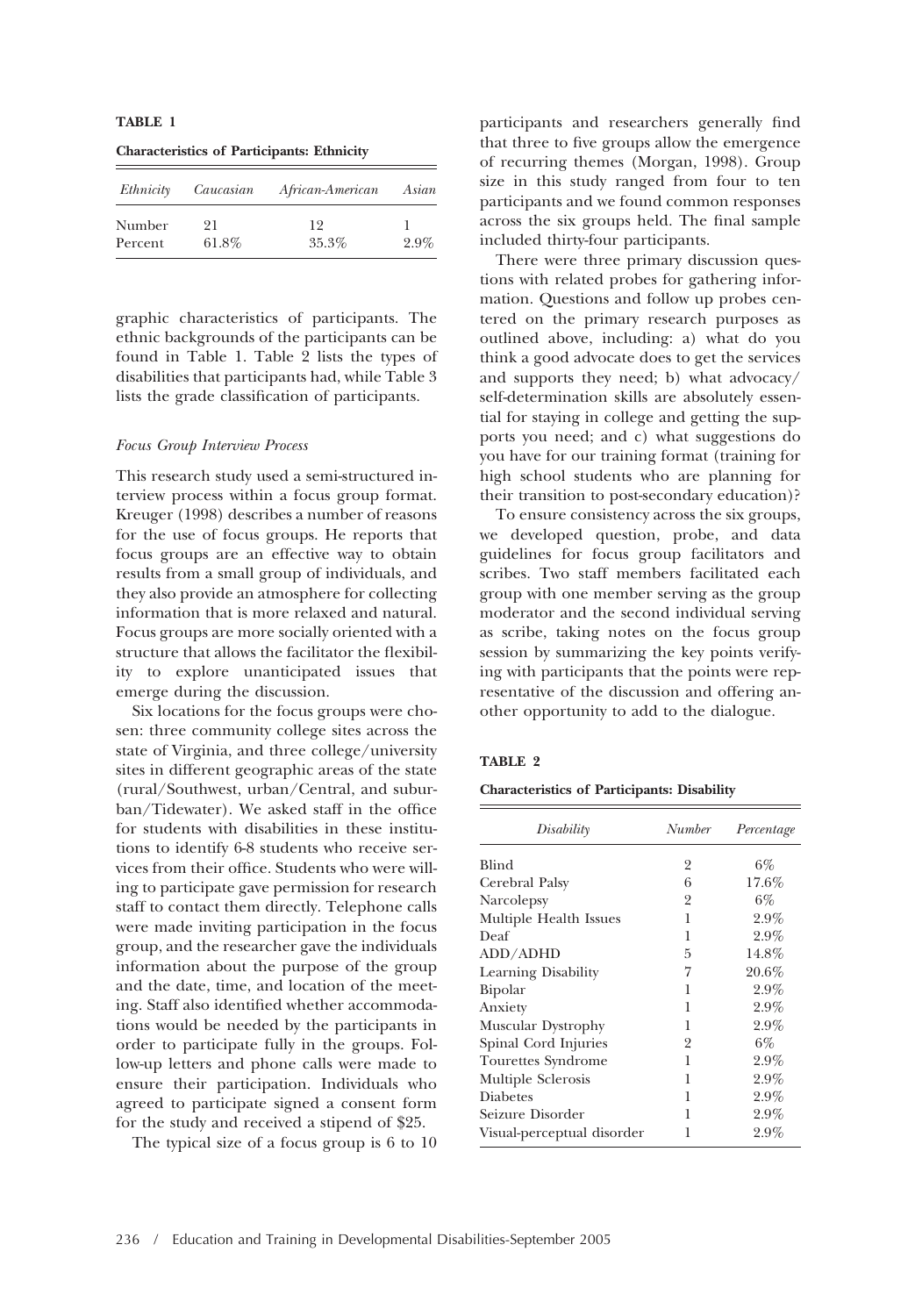| Year       | Freshman | Sophomore | <i><u>Lunior</u></i> | <i>Senior</i> | Graduate |
|------------|----------|-----------|----------------------|---------------|----------|
| Number     |          |           | 14                   |               |          |
| Percentage | 14.8%    | 23.6%     | $41.1\%$             | $17.6\%$      | $2.9\%$  |

**Characteristics of Participants: Year in School**

Following each focus group, the moderator and scribe debriefed the session capturing the first impressions and the main themes that seem to have emerged. After the second focus group met, the moderator and scribe again looked for repetition of themes that had emerged. The results were further analyzed by the scribe's notes.

## *Data Analysis*

**TABLE 3**

Data analyses were conducted using information from the scribe notes (Benz, Johnson, Mikkelsen, & Lindstrom, 1995; Krueger, 1998). We developed transcripts for each focus group including demographic information, location and settings for each of the groups, responses to questions posed by the facilitator, and information obtained through follow-up questions to obtain additional information from the participants during the focus group sessions (Benz et al.). After each of the summaries was developed, we analyzed the information and systematically coded them for the emergent themes. We then compared and integrated these themes across the major themes that emerged from the data analysis across all groups.

#### **Results**

*Research Question 1. Identify which skills postsecondary students with disabilities described as being important to their success in post-secondary educational settings*

Participants in these focus group sessions clearly identified self-determination as important to their success in college and/or university settings. Many shared experiences of not self-disclosing (not advocating for the services they needed), failing, and then choosing to disclose their disability and request the supports they needed. But each of them identified many of the key component skills of selfdetermination as outlined by Wehmeyer as being essential for their success, including problem-solving skills, learning about oneself (and one's disability), goal setting, and selfmanagement.

*Problem-solving.* Problem-solving skills were identified as necessary. For instance, one individual talked about the fact that "barriers find students, so students have to find out a lot of things on your own." Another student said that it was important to find out "what works for you, how do you get around problems. It's important that you know your limitations, set priorities, and focus on those. Every person is different." Yet another student discussed the need to "learn to be the squeaky wheel [because] 75-80% of the problems [students face] are with others."

*Understanding one's disability.* Learning about oneself, and particularly about one's disability are directly related to the self-determination core component skills of self-knowledge and self-understanding. No one said that learning about oneself was unimportant to their success at college. In fact, they reported that others did not understand the disability and/or their abilities. For instance, one student reported that "no one understood my disability and I was told that I could not attend college." When asked how she then made the decision to go to college, she said that "I gathered information everywhere I could: the Internet, doctors, and support groups. Then I had to explain it to others and ask for accommodations."

Many other students reported that they used the Internet to learn about their disabilities or to understand how others with the same disability succeeded in life. "My comfort was information: the Internet and doctors." "The Internet and a psychology class were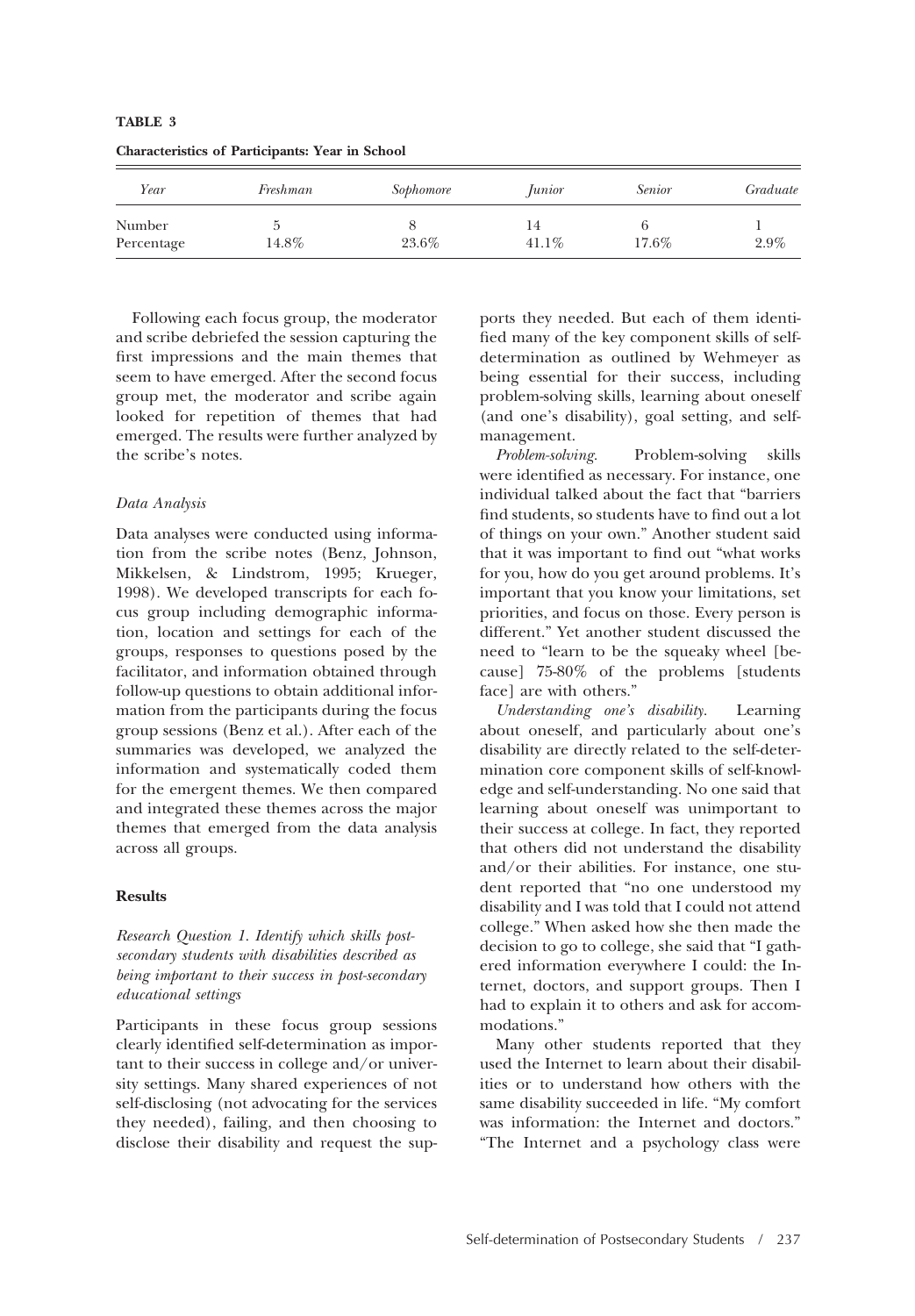important sources of information for me, especially [about] how the brain functions and better understanding of my disability." Other students felt that they just had to do it, saying things like "I had no other choice but to accept my disability" or "[I just had to] deal with it, fight through it" or "[I was] faced with the decision to continue living or become a hermit."

Yet another theme that emerged was that of using trial and error as a strategy for determining what worked as an accommodation for one's disability. One student said that a trial and error strategy worked for him. "I have a short attention span. I had to learn to pay attention through my grades. I'm not good in math and had to take it a second time. Doing it twice made me realize what my strengths and weaknesses are. I tried a different instructor and he was very different with a different teaching style. The second instructor explained it better. Before taking the class, find out how that person teaches." Another student explained that she used "trial and error [to figure out what worked as an accommodation] for studying. Note cards are helpful but anatomy note cards are not good. I learned my strengths and weaknesses through experiences with different study techniques. I need to study with another person. I need to see it, hear it and write it. I'm more of a kinesthetic learner. I wasn't prepared enough in high school."

*Goal setting.* Every participant in the focus groups mentioned the importance of goal setting. One participant said, "goals have meaning to the individual [and may not have meaning to others], but it's important to set career goals that reflect what you want to do and enjoy in life." Another student reported, "I think goals need to be precise with steps and breaking it down. Take it one step at a time, once you accomplish the goals, you move on to the next one." Yet another reported that he "learned that you have to be realistic about educational goals and jobs."

High expectations when setting goals was a theme that emerged from the participants. As one student reported "my parents helped me to set high goals and to perform well even with a disability. I don't know how people can deal with a disability without supportive parents." Yet another student reported "seeing more people on TV and in movies who have the same disability made him more aware of his disability and what goals he could accomplish." Another explained that high expectations might not be supported by others, but that "being told she couldn't do it, being determined to excel [helped her set and meet goals]." Lastly, a student summarized his feelings and those of the group when he said, "self-determination is what it's all about. I want to do these things."

*Self-management.* Self-management was also listed as an important skill by the participants in these focus groups. Participants reported, "I learned to organize my time. I don't have back-to-back classes so I can take a nap and wake up." Another participant reported, "I use a day planner and try to write everything down. I use the day planner to plan ahead for situations that require extra time." Yet another participant said that it is important to "allot time to study, actually plan time, look at time and figure out how to use it; clean and clear the environment and have one notebook for each course and have sections in the notebook to keep up with different aspects of class: homework, classnotes, assignments, etc."

# *Research Question 2. How did post-secondary students with disabilities learn these skills?*

*Trial and error.* The most frequently reported method for learning self-determination skills was trial and error. That is, participants reported that they tried something, failed, and then tried again. Some even went as far as to say that "[I] don't think that could be taught" or "In some ways it can be taught at school and some can't." Another student explained how he learned self-determination skills by saying, "figure out what the problem is and then figure out different ways to solve it." Lastly, one participant offered this advice, "Make sure you know what your rights are and work with the people to get what you want, not forcefully, but assertively, until you get what you are entitled to. I learned these rights by finding out on my own."

*Finding support from peers/mentors.* "Get people with disabilities together to learn from others with disabilities," a strategy that one student suggested would work to learn "what your rights are." This idea of learning from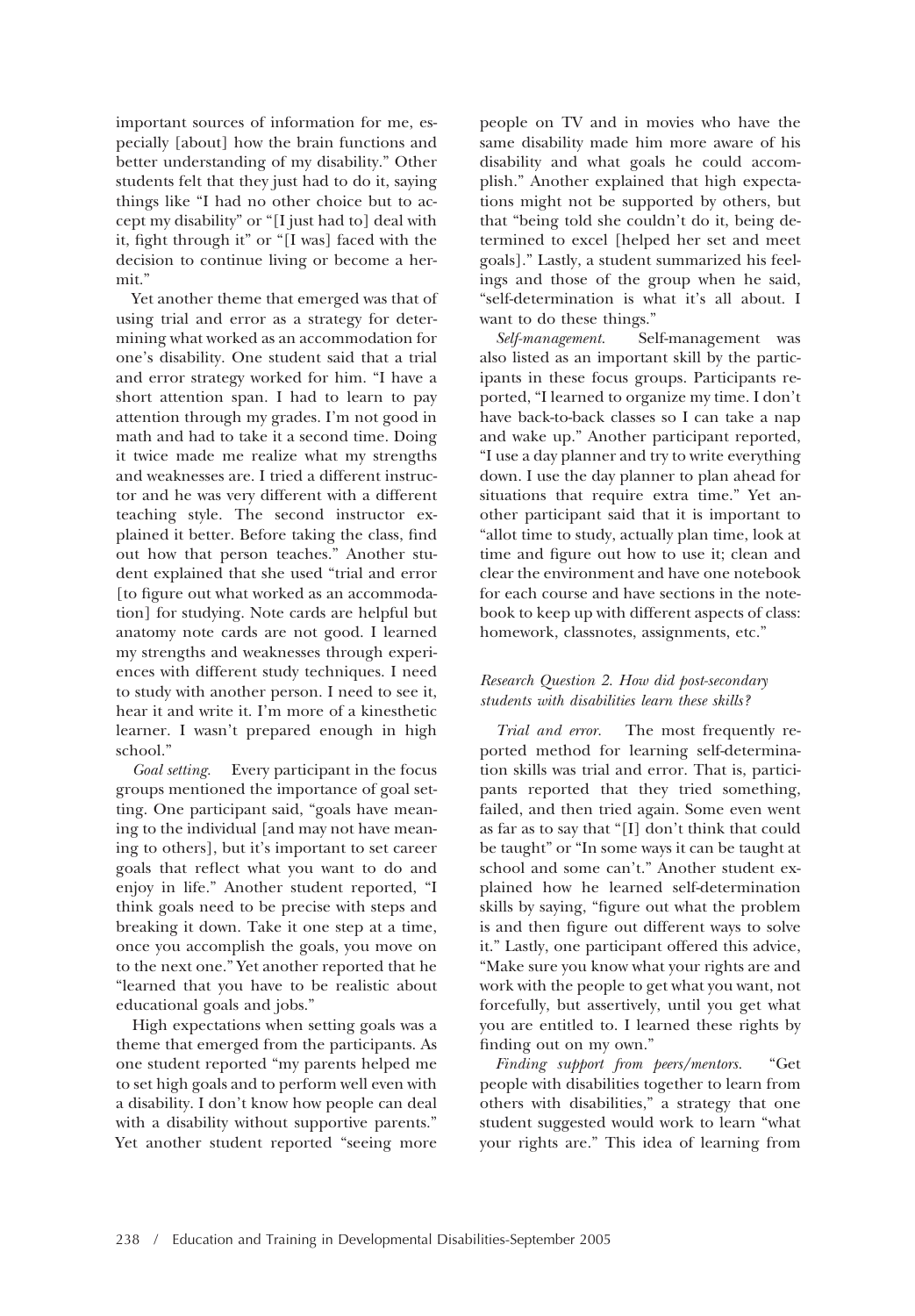others who have the same disabilities, and from a more traditional mentor relationship emerged as a theme. One participant said that he learned from "role models. They can tell you what it's really like" while another participant reported "I had friends to look out for me and help me with notes. You know, friends who have the same disability. . . .we all work together."

*Being taught by parents.* Yet others reported that their parents played a role in helping them learn these skills. "You need to be taught at home or learn on your own." Another student reported that he learned from "my dad. He deals with a lot of my stuff." And lastly, another student reported, "my mom is a great help. But it's important that parents don't baby them. . .let them do things on their own. That's the way to learn."

## *Research Question 3. What suggestions do you have for training high school students with disabilities?*

Participants in these focus groups had many suggestions for a training format for high school students with disabilities who are preparing to transition to post-secondary educational settings. These suggestions could be grouped into the following areas/themes: age to begin; format; and roles of parents in the process.

*Age to begin.* Participants were unanimous in their belief that learning self-determination skills should begin as early as possible. Most reported that "ninth or tenth grade [would be best]. Don't wait until your senior year." Another student said that it should begin "as soon as you realize you have a disability." And yet another student said that "maybe self-determination should begin when you're a little kid, whether you have a disability or not."

*Format for training.* Participants varied greatly in their recommendations for the format for teaching self-determination skills to high school students planning to transition to post-secondary settings. It could be summarized through the comment of one student who said, "[you have to use] all formats for all learning styles." And those multiple formats include such things as "have college students come in to talk with them;" "learning about successful people who have the same issues

(Einstein, Tom Cruise, Halle Berry, etc.);" "interactive workshops;" "written information [like] fact sheets on disabilities, accommodations, resources, required testings, etc;" and "career and college exploration activities." In summary, they reported that it was important to "make the process more practical and with more [real] life activities."

*Role of parents.* Many of the participants reported that "parents need to be more involved." They also recommended that parents realize that "[they] shouldn't force students to do what [parents] want them to do," but should "educate themselves and ask their kids what they thought was best." In summary, parents are asked to "support, encourage and understand."

# **Discussion**

Results of the focus groups provide insights into the postsecondary education experiences of 34 college students with disabilities concerning their self-determination skills, how they acquired these skills, and what information and training are needed for secondary education students who are considering postsecondary education as a transition goal. The findings are a beginning step towards better understanding how college students define the skills or behaviors that exhibit self– determination. However, some limitations should be noted. Research is needed to further validate the information provided by these students. The selection of the participants was not based on measuring their self-determination skills prior to joining a group. The selection was based on two assumptions. First, we used self-disclosure to the DSS office as one criterion as exhibiting self-determination. Second, we asked the DSS coordinators to select students who they believed were self-determined individuals; therefore we depended on the judgment of other individuals. Another limitation is the number of students with disabilities who participated in the focus groups. The results presented in this article were based on the opinions of thirty-four college students with disabilities. A greater number of students need the opportunity to voice their experiences and ideas to achieve a greater cross-section of students with disabilities attending higher education programs.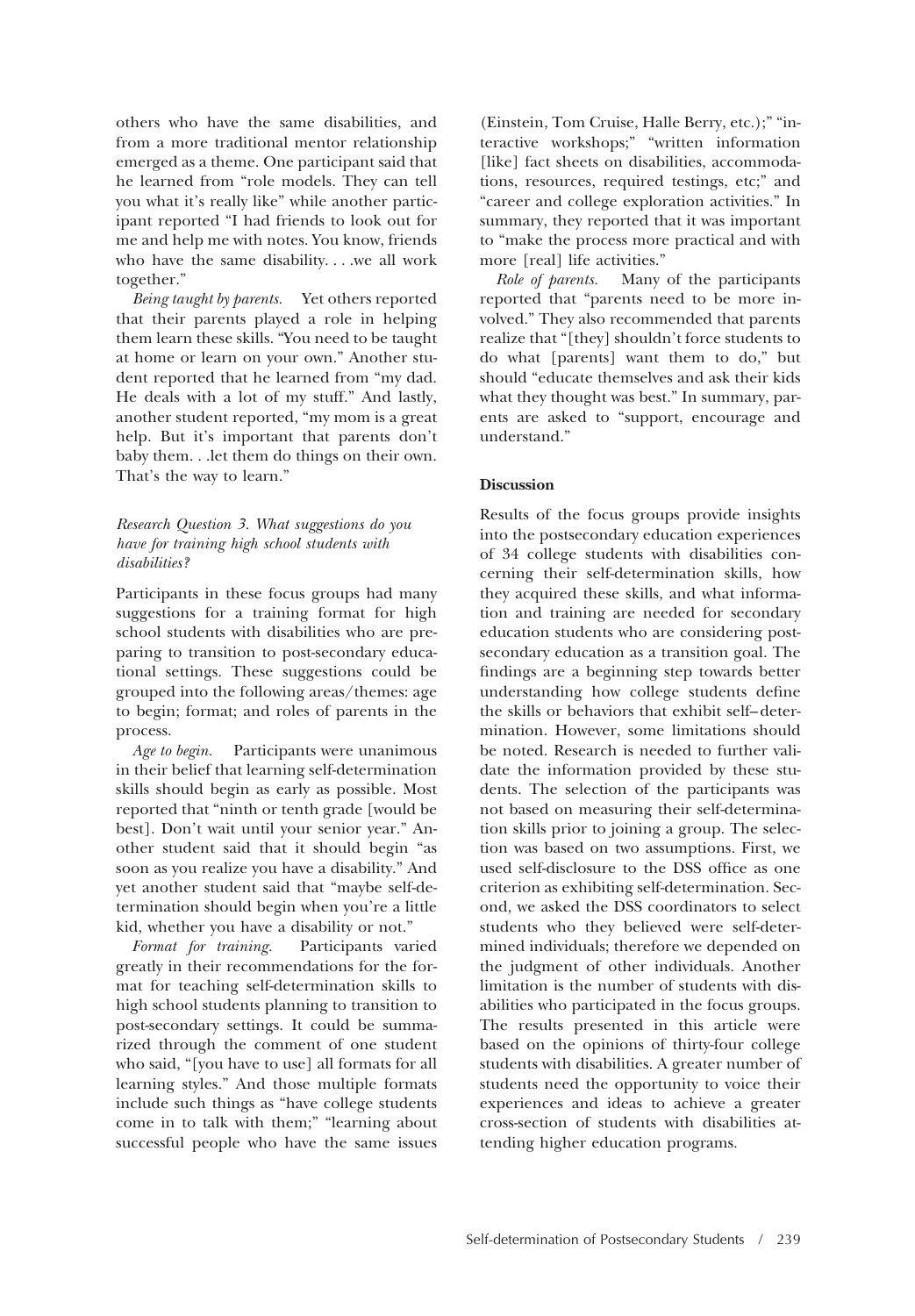In spite of these limitations, results present important strategies and approaches. Some of the self-determination skills or behaviors identified by the focus group participants have been reported in the literature. These skills include: 1) an awareness of their strengths and weaknesses, (2) an ability to discuss their accommodation needs with faculty and staff, (3) an awareness of services and supports available to them, and (4) an ability to access information, services, or supports when needed (Aune, 1991; Bursuck & Rose, 1992; Durlak, 1992). Comparable results were found concerning the need to understand one's disability, seek out the services and supports needed to be successful, and communicate services needs with faculty and support services staff.

Results indicate the importance of technology, in particular, the Internet in helping students find information about their disability, which better equipped them to request accommodations and services, they needed. Another theme that emerged was the importance of family and peer support in encouraging and assisting these students in reaching their goals. They specifically discussed the importance of having peer support of other individuals with disabilities to serve as role models or as resource persons to increase their understanding about effective learning strategies or approaches.

Participants across all of the focus groups expressed the importance of setting goals, learning how to manage their time, and using problem solving strategies as essential skills when transitioning to higher education. Ongoing research and evaluation is needed to assess the impact of these skills on the progress and retention of students with disabilities in college.

#### *Future Directions*

The information obtained from these focus groups will be used to assist VCU-RRTC staff members to develop information and materials to use with secondary education students with disabilities considering college as a transition goal. Participants emphasized the need for a variety of formats for all learning styles and that activities should be practical and include more real life activities. Students expressed the need for secondary students to have college students with disabilities come to speak to them about their experiences. They also suggested that interactive workshops be created allowing students the opportunity to practice skills or strategies to decide what works best for them. The decision to gather information from college students with disabilities to use as one of the primary strategies for developing materials is based on the premise that the opinions of these individuals can help to fully understand what is needed to enhance the self-determination skills of students who are entering college (Lehmann, Davies, & Laurin, 2000; Fullan, 1993). Using their input will enable us to develop information that is practical and based on "real life" experiences.

There is little comprehensive research on what self-determination activities or strategies are working in the transition of students from high school to postsecondary education, and what strategies are helping students to remain in college (Harris & Robertson, 2001). Results of this study are an initial step to gaining a better understanding of the experiences of college students and the self-determination skills they believe are essential for transitioning to and staying in college. Obtaining information from students with disabilities who are experiencing the day-to-day issues, challenges, and successes in seeking advanced degrees needs to be a driving force behind the development of relevant activities and resources. Their "voices" are critical to enhancing and expanding the knowledge and information on effective self-determination methods and strategies to prepare students with disabilities to meet the demands in the college environment.

## **References**

- Agran, M., Snow, K., & Swaner, J. (1999). Teachers perceptions of self-determination: Benefits, characteristics, strategies. *Education and Training in Mental Retardation and Developmental Disabilities, 34,* 293–301.
- Aunne, E. (1991). A transition model for postsecondary-bound students with learning disabilities. *Learning Disabilities Research and Practice, 6,* 177– 187.
- Benz, M., Johnson, D., Mikkelsen, K., & Lindstrom, L. (1995). Improving collaboration between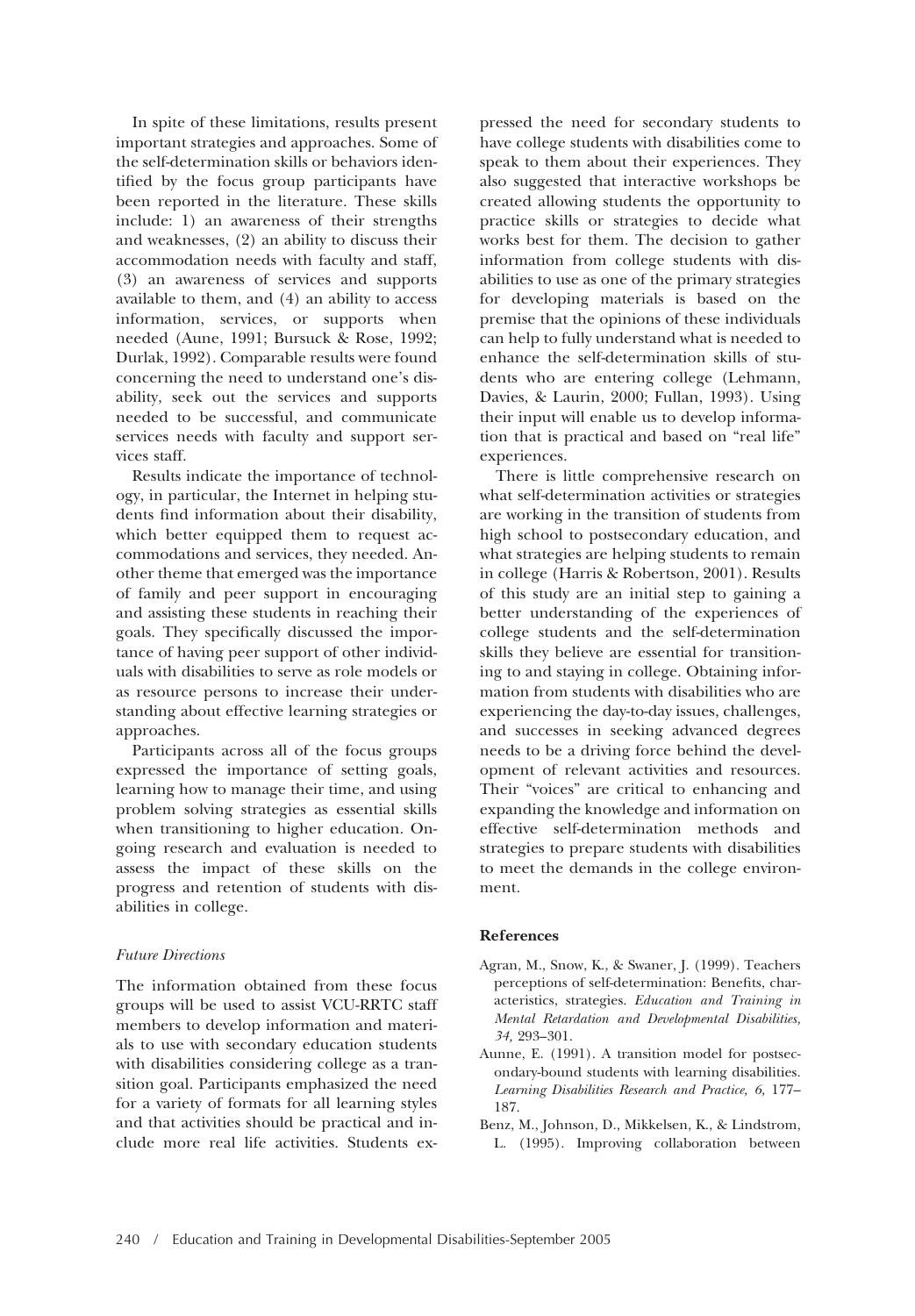schools and vocational rehabilitation: Stakeholder identified barriers and strategies. *Career Development for Exceptional Individuals, 18,* 133– 144.

- Bursuck, W., & Rose, E. (1992). Community college options for students with mild disabilities. In F. R. Rusch, L. DeStefano, J. Chadsey-Rusch, A. Phelps, & E. Szymanski (Eds.), *Transition form school to adult life: Models, linkages, and policy* (pp. 71–92). Sycamore, IL: Sycamore Publishing.
- Durlak, C.M. (1992). *Preparing high school students with learning disabilities for the transition to postsecondary education: Training for self-determination.* Unpublished doctoral dissertation, Northern Illinois University, DeKalb.
- Eisenman, L. T. (2001). Conceptualizing the contribution of career-oriented schooling to self-determination. *Career Development for Exceptional Individuals, 24,* 3–17.
- Eisenman, L. T., & Chamberlin, M. (2001). Implementing self-determination activities: Lessons from schools. *Remedial and Special Education, 22,* 138 –147.
- Field, S. & Hoffman, A. (1994). Development of a model for self-determination. *Career Development for Exceptional Individuals, 17,* 159 –169.
- Field, S., Martin, J., Miller, R., Ward, & Wehmeyer, M. (1998). Self-determination for persons with disabilities: A position statement of the Division on Career Development and Transition. *Career Development for Exceptional Individuals, 21,* 113– 128.
- Grigal, M., Neubert, D. A., Moon, M.S., & Graham, S. (2003). Self-determination for students with disabilities: Views of parents and teachers. *Exceptional Children, 70,* 97–112.
- Harris, R. & Robertson, J. (2001). Successful strategies for college-bound students with learning disabilities. *Preventing School Failure, 45,* 125–131.
- Krueger, R.A. (1998). *Analyzing and reporting focus group results.* Thousand Oaks, CA: Sage Publications.
- Martin, J. E., Mithaug, D. E., Husch, J. V., Frazier, E. S., & Huber Marshall, L. (2003). The effects of optimal opportunities and adjustment on job choices of adults with severe disabilities. In D. E. Mithaug, D. K. Mithaug, M. Agran, J. E. Martin, & M. Wehmeyer (Eds.), *Self-determined learning theory: Predictions, prescriptions, and practice* (pp. 188 –205). Mahwah, NJ: Lawrence Erlbaum.
- Morgan, D. L. (1998). *Planning focus groups.* Thousand Oaks, CA: Sage Publications.
- Patton, M. Q. (1990). *Qualitative evaluation and research methods* (2nd. ed.). Newbury Park, CA: Sage Publications.
- Raskind, M. H., Goldberg, R. J., Higgins, E. L., & Herman, K. L. (1999). Patterns of change and predictors of success in individuals with learning

disabilities: Results from a twenty-year longitudinal study. *Learning Disabilities Research & Practice, 14,* 35– 49.

- Raskind, M. H., Goldberg, R. J., Higgins, E. L., & Herman, K. L. (2002). Teaching "life success" to students with LD: Lessons learned from a 20-year study. *Intervention in School and Clinic, 37,* 201– 208.
- Sands, D. J., & Wehmeyer, M. (Eds.). (1998). *Selfdetermination across the life span: Independence and choice for people with disabilities.* Baltimore, MD: Brookes.
- Stodden, R.A., & Dowrick, P. (2001). Postsecondary education and employment of adults with disabilities. *American Rehabilitation,* 25(3), 19 –23.
- Thoma, C. A., Baker, S. R., & Saddler, S. J. (2002). Self-determination in teacher education; A model to facilitate transition planning for students with disabilities. *Remedial and Special Education, 23,* 82– 89.
- Thoma, C. A., Nathanson, R. A., Baker, S. R. & Tamura, R. (2002). Self-determination: What do special educators know and where do they learn it? *Remedial and Special Education, 23,* 242–249.
- Thoma, C. A., Rogan, P., & Baker, S. R. (2001). Student transition planning: Unheard voices. *Education and Training in Mental Retardation and Developmental Disabilities, 34,* 16 –29.
- U.S. Department of Education. (2002, July). Study of Personnel Needs in Special Education (SPeNSE): Key findings. Washington, DC: Author. Available: http://www.spense.org
- U.S. Department of Education. (2003, March 24). Study of Personnel Needs in Special Education (SPeNSE): Final report on the paperwork substudy. Washington, DC: Author. Available: http://www.spense.org
- Wehmeyer, M. L. (1992). Self-determination and the education of students with mental retardation. *Education and Training in Mental Retardation, 27,* 302–314.
- Wehmeyer, M. L. (2001). Self-determination and transition. In P. Wehman (Ed.). *Life beyond the classroom: Transition strategies for young people with disabilities (* $3^{rd}$  *ed,* pp. 35–60). Baltimore: Brookes.
- Wehmeyer, M. L. (2002). Self-determined assessment: Critical components for transition planning. In C. L. Sax & C. A. Thoma (Eds.), *Transition assessment: Wise practices for quality lives* (pp. 25–38). Baltimore: Brookes.
- Wehmeyer, M. L., Agran, M., & Hughes, C. (2000). A national survey of teachers' promotion of selfdetermination and student-directed learning. *The Journal of Special Education, 34*(2), 58 – 68.
- Wehmeyer, M. L., Agran, M., & Hughes, C. (1998). *Teaching self-determination to students with disabilities: Basic skills for successful transition.* Baltimore, MD: Brookes.